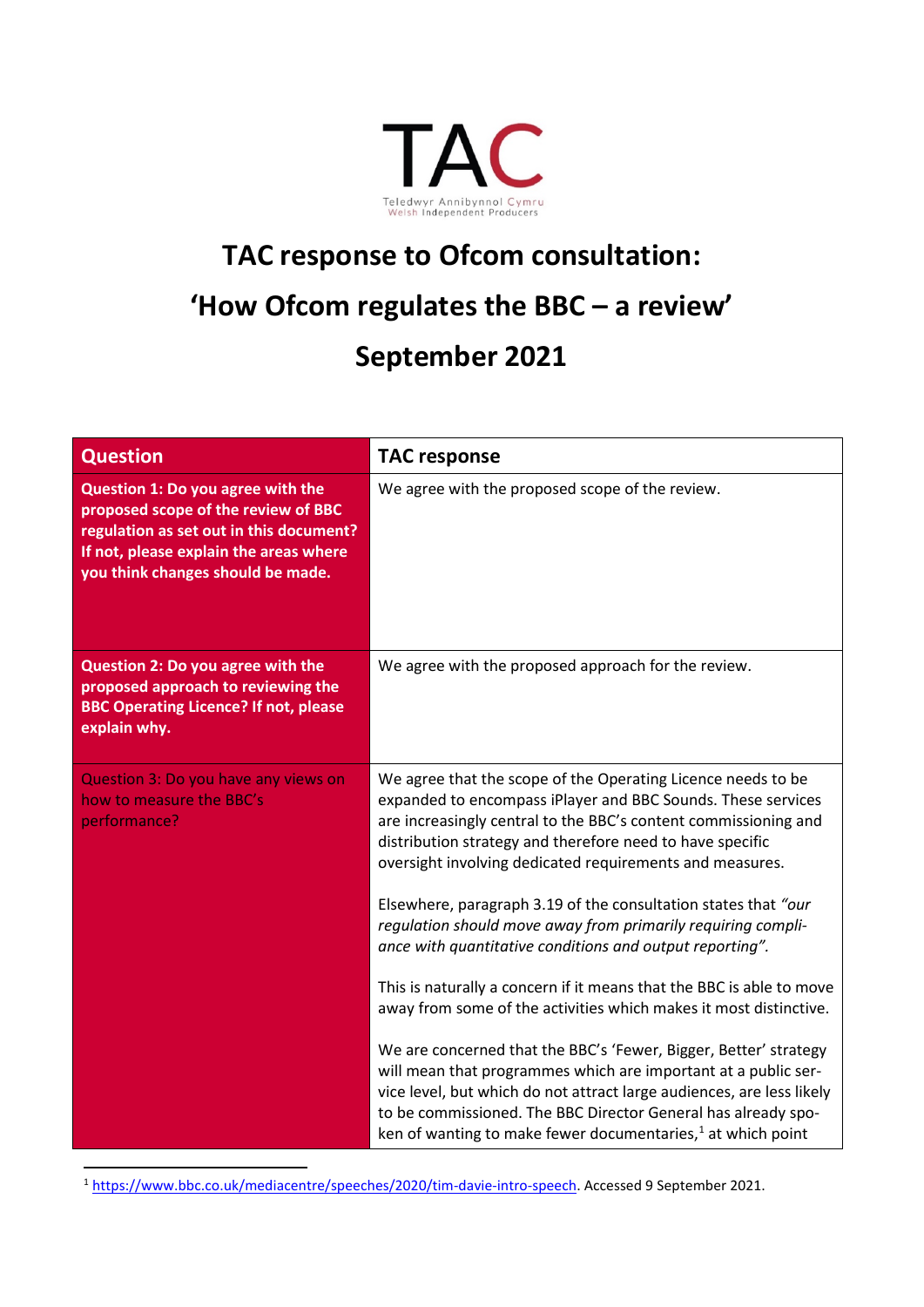|                                                                                                                                                                                                          | again there is concern that this will cause reduction of pro-<br>grammes in genres that are an important part of PSB.                                                                                                                                                                                                                                                                                                                                                                                                                                                                |
|----------------------------------------------------------------------------------------------------------------------------------------------------------------------------------------------------------|--------------------------------------------------------------------------------------------------------------------------------------------------------------------------------------------------------------------------------------------------------------------------------------------------------------------------------------------------------------------------------------------------------------------------------------------------------------------------------------------------------------------------------------------------------------------------------------|
|                                                                                                                                                                                                          | We are already facing elsewhere a potential change of ownership<br>of Channel 4 which if it took place would, by the government's<br>own suggestion, result in a reduction of its PSB remit, potentially<br>affecting its wide-ranging programme output in all genres and its<br>'4All the UK' strategy to increase commissioning in the Nations<br>and Regions.                                                                                                                                                                                                                     |
|                                                                                                                                                                                                          | Elsewhere, S4C continues to face challenges as it deals with the<br>impact of a 36% real-terms cut in public funding since 2010. TAC<br>is supporting the case that the current TV Licence Fee negotiation<br>should result in an increase in S4C's public funding. A portion of<br>any additional funding allocated would be used to increase S4C's<br>presence across all platforms as well as fund more creative con-<br>tent. However, BBC commissioning remains extremely important<br>in ensuring that UK-originated programmes continue to be made<br>in Wales in all genres. |
|                                                                                                                                                                                                          | On this matter, we were pleased to see the announcement on 1<br>September 2021 of a Memorandum of Understanding between<br>Welsh Government and the BBC with a firm commitment to a<br>number of commissions in several genres to be commissioned<br>from the sector in Wales over the coming period (as yet unspeci-<br>fied). $2$                                                                                                                                                                                                                                                  |
|                                                                                                                                                                                                          | We agree that the BBC's Annual Plan should be more metrics-<br>based and more clearly laid out, with more specific commitments<br>and reporting on how the BBC is delivering against them, as the<br>consultation suggests.                                                                                                                                                                                                                                                                                                                                                          |
| Question 4: Do you agree with our<br>proposed scope of the review in<br>relation to content standards? If not,<br>please explain why.                                                                    | We agree with the proposed scope of the review regarding<br>content standards.                                                                                                                                                                                                                                                                                                                                                                                                                                                                                                       |
| Question 5: Do you agree with the<br>issues we have identified with the<br>processes for assessing the competitive<br>impact of changes to the BBC's UK<br><b>Public Services? If you consider there</b> | We agree that there are issues regarding the assessment process<br>in relation to whether a particular proposed change by the BBC<br>to its UK Public Services is material. However, we would not wish<br>to see any change result in less involvement from Ofcom.                                                                                                                                                                                                                                                                                                                   |
| should be changes to these processes,<br>please set out what these are and, if<br>possible, provide any relevant<br>evidence.                                                                            | Ofcom will be aware that there is concern among the<br>broadcasting and production industry that the BBC carries out<br>initial assessment of its own proposals, with insufficient input<br>from stakeholders, as this consultation acknowledges. The<br>opportunity for the BBC to potentially downplay the material<br>change in order to avoid further scrutiny is all too clear.                                                                                                                                                                                                 |

<span id="page-1-0"></span><sup>&</sup>lt;sup>2</sup> [https://www.bbc.co.uk/mediacentre/2021/bbc-creative-wales-partnership.](https://www.bbc.co.uk/mediacentre/2021/bbc-creative-wales-partnership) Accessed 9 September 2021.